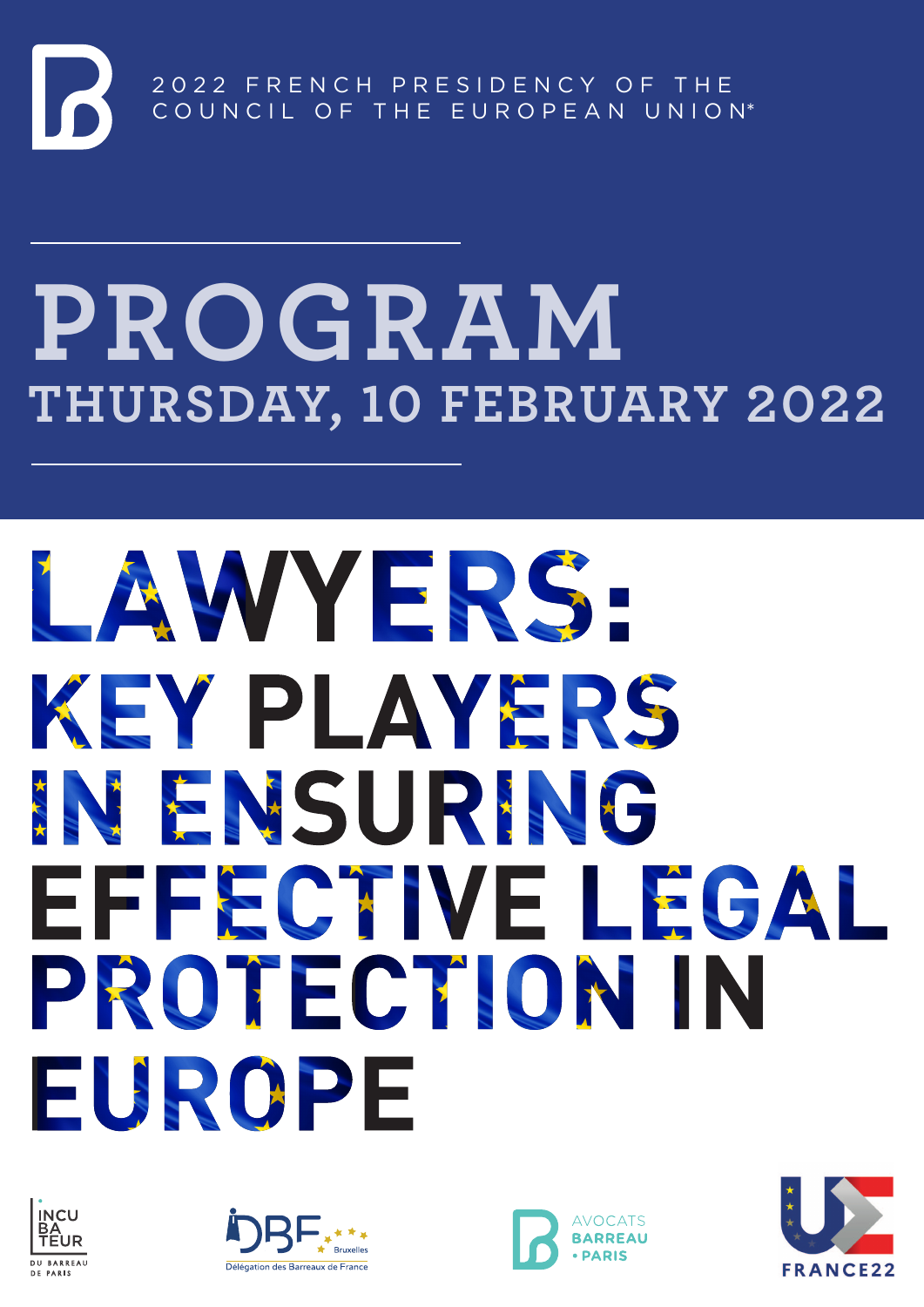### **WORKSHOPS – ALTERNATIVE SESSIONS (2:00 PM - 5:00 PM) MAISON DU BARREAU, 2 RUE DE HARLAY, 75001 PARIS**

Accessible online or in-person - Simultaneous translation in French and English for Workshops 1 & 3

#### **BLIC PROSECUTION OFFICE - FIRST STEPS, BIG**

he EU's centralised and independent public with their French counterparts? What are the limits to to commit fraud against the EU budget? How can the tive independence be guaranteed? How do European etions?

**• member of the French delegation to the Council of** (CCBE), former member of the Paris Bar Council

**Bar), President of the European Criminal Bar** 

 $\mathsf{p}$  Judge (JLD) **ed Prosecutor** 

#### **2:00-3:00-3:00-3:30 PMP 2:00-3:30 PMP 2: FOCULATIONS ON INSOLVENCY PROCEEDINGS**

Ilations offer in order to accelerate transnational e the collection of intra-European claims? Discover issues of conflicts of law and jurisdiction, as well as he different parties involved in insolvency proceedings

**Bar), former member of the Bar Council, President of** 

*afequard Chamber of the Paris Commercial Court,* nt des Difficultés des Entreprises (TDE) **Bar), Affiliate Professor at Sciences Po • Jean-Luc Vallens,** Honorary Judge, former Associate Professor at the Université de the National School of the Judiciary (ENM)

**ROCEDURE INSTRUMENTS** (auditorium) fferent European civil procedure instruments that legal nge of transborder issues.

*e* Office - International Law and Civil Cooperation te, Private International and European Law (French nt to the RJECC

. Université Paris Nanterre, Vice-President of the on Human Rights, Director of L'axe justice judiciaire,

**b**), Board of Directors of the Droit et Procédure

**Board of Directors of the Droit et Procédure** 

**• Marie Vautravers,** Legislative Counsellor, Directorate General for Justice and Consumers

|                   | PLENARY SESSIONS (8:45 AM-12:30 PM) - MAISON DU BARREAU - 2 RUE DE                                                                                                                                                                                                                                                                                                                              | 2:00-3:30 pm  WORKSHOP 1: THE EUROPEAN PUBL<br><b>PROGRESS?</b> (auditorium)                                                                                                                                          |
|-------------------|-------------------------------------------------------------------------------------------------------------------------------------------------------------------------------------------------------------------------------------------------------------------------------------------------------------------------------------------------------------------------------------------------|-----------------------------------------------------------------------------------------------------------------------------------------------------------------------------------------------------------------------|
|                   | HARLAY 75001 PARIS Accessible online or in-person - Simultaneous translation in French and English<br>8:45-9:15 am    RECEPTION IN THE LOBBY AT THE MAISON DU BARREAU                                                                                                                                                                                                                           | What are the French bodies within the<br>prosecution? How do they interact with<br>their powers and what does it mean to<br>European Public Prosecution's effective<br>Prosecutors carry out their investigatio       |
| 9:15-9:45 am      | <b>OPENING - INAUGURAL SPEECH (auditorium)</b>                                                                                                                                                                                                                                                                                                                                                  | Moderator:                                                                                                                                                                                                            |
|                   | <b>• Julie Couturier, President of the Paris Bar Association</b><br>• Clément Beaune, Secretary of State for European Affairs (video speech)                                                                                                                                                                                                                                                    | • Camille Potier, Lawyer (Paris Bar), me<br>Bars and Law Societies of Europe (CO                                                                                                                                      |
|                   | . James MacGuill, President of the Council of Bars and Law Societies of Europe (CCBE)<br>• Laurent Pettiti, President of the French Bars Delegation (DBF)                                                                                                                                                                                                                                       | Speakers:<br>. Vincent Asselineau, Lawyer (Paris Ba<br>Association                                                                                                                                                    |
| 9:45-11:00 am     | THE EU PROTECTING THE INDEPENDENCE OF LEGAL PRACTITIONERS (auditorium)                                                                                                                                                                                                                                                                                                                          | · Frédéric Baab, European Prosecutor                                                                                                                                                                                  |
|                   | Sharing witness accounts and experiences: what guarantees does EU law offer to protect<br>litigants and legal practitioners from the infringement of their rights?                                                                                                                                                                                                                              | . Isabelle Lemaire, Pre-trial Detention.<br><b>• Cécile Soriano, European Delegated</b>                                                                                                                               |
|                   | Moderator:<br>. Vincent Nioré, Vice-President of the Paris Bar Association                                                                                                                                                                                                                                                                                                                      | 2:00-3:30 pm  WORKSHOP 2: FOCUS ON EUROPEAI<br>(Room Gaston Monnerville)                                                                                                                                              |
|                   | Speakers:<br>. Ingrid Derveaux, Judge, Deputy Director and Head of the International Department of<br>the National School for the Judiciary (ENM)                                                                                                                                                                                                                                               | What advantages do European regulat<br>insolvency proceedings and facilitate th<br>how EU regulations seek to resolve issu<br>reinforce communication between the                                                     |
|                   | • Pawel Juszczyszyn, Judge of Olsztynie Regional Court (Poland)<br>. Aleksander Krysztofowicz, Deputy Dean of the Warsaw Bar Association<br>. Filipe Marques, President of the European Magistrates for Democracy and Freedom<br><b>Association (MEDEL)</b>                                                                                                                                     | Moderator:<br><b>• Antoine Diesbecq, Lawyer (Paris Bar)</b><br>the National Union of CARPA                                                                                                                            |
| 11:00 am-12:15 pm | • Ignas Vėgėlė, President of the Lithuanian Bar Association<br><b> PERSPECTIVES ON THE IMPLEMENTATION OF ANTI-MONEY LAUNDERING AND ANTI-</b><br><b>TERRORIST FINANCING REGULATIONS (auditorium)</b><br>Anti-money laundering and anti-terrorist financing obligations for lawyers, the DAC 6, the<br>EU anti-money laundering package, and compliance rules for law firms: what is at stake for | Speakers:<br>• Patrick Coupeaud, Judge at the Safe<br>General Delegate for the Traitement o<br>. Reinhard Dammann, Lawyer (Paris B.<br>• Jean-Luc Vallens, Honorary Judge, fo<br>Strasbourg, Head of Education at the |
|                   | professional confidentiality? Are there any preventative measures? Can the CARPA serve<br>as a model for the rest of Europe?                                                                                                                                                                                                                                                                    | 3:30-5:00 pm  WORKSHOP 3: EUROPEAN CIVIL PRO                                                                                                                                                                          |
|                   | Moderator:                                                                                                                                                                                                                                                                                                                                                                                      | This workshop seeks to introduce diffe<br>practitioners can use to resolve a range                                                                                                                                    |
|                   | . Louis Degos, lawyer (Paris Bar), member of the French delegation to the Council of Bars<br>and Law Societies of Europe (CCBE), former member of the Paris Bar Council                                                                                                                                                                                                                         | Moderator:<br>• Catherine Rumeau, Deputy Head of O<br>Unit, Department of Civil Assistance,                                                                                                                           |
|                   | Speakers:<br><b>• Constance Desaunettes, Policy Officer, Financial Crime Unit, Directorate General for</b><br>Financial Stability, Financial Services and Capital Markets Union (European Commission)                                                                                                                                                                                           | Ministry of Justice), national referent t<br>Speakers:                                                                                                                                                                |
|                   | • Valérie Dupong, President of the Luxembourg Bar Association<br>• Jean-Charles Krebs, Lawyer (Paris Bar), Secretary General of the Paris CARPA                                                                                                                                                                                                                                                 | · Soraya Amrani Mekki, Professor at Ur<br>French Consultative Commission on H<br>amiable et numérique (CEDCACE)                                                                                                       |
|                   | • David Lévy, Lawyer (Paris Bar), member of the Conseil national des barreaux<br>• Raluca Pruna, Head of the Financial Crime Unit, Directorate General for Financial<br>Stability, Financial Services and Capital Markets Union (European Commission)                                                                                                                                           | · Olivier Saumon, Lawyer (Paris Bar), E<br>Association<br><b>· Elodie Valette, Lawyer (Paris Bar), Bo</b><br>Association                                                                                              |
| 12:15-12:30pm     | <b>CLOSING - PLENARY SESSIONS</b> (auditorium)<br>• Eric Dupond-Moretti, Minister of Justice (video speech)                                                                                                                                                                                                                                                                                     | . Marie Vautravers, Legislative Counsel<br>(European Commission)                                                                                                                                                      |
|                   |                                                                                                                                                                                                                                                                                                                                                                                                 |                                                                                                                                                                                                                       |

A THOROUGH KNOWLEDGE OF NOVEL EU LEGAL TOOLS PROVIDES FOR BETTER PROTECTION OF CITIZENS

### **PARIS, GLOBAL HUB FOR EUROPEAN LAW AND LEGALTECHS**